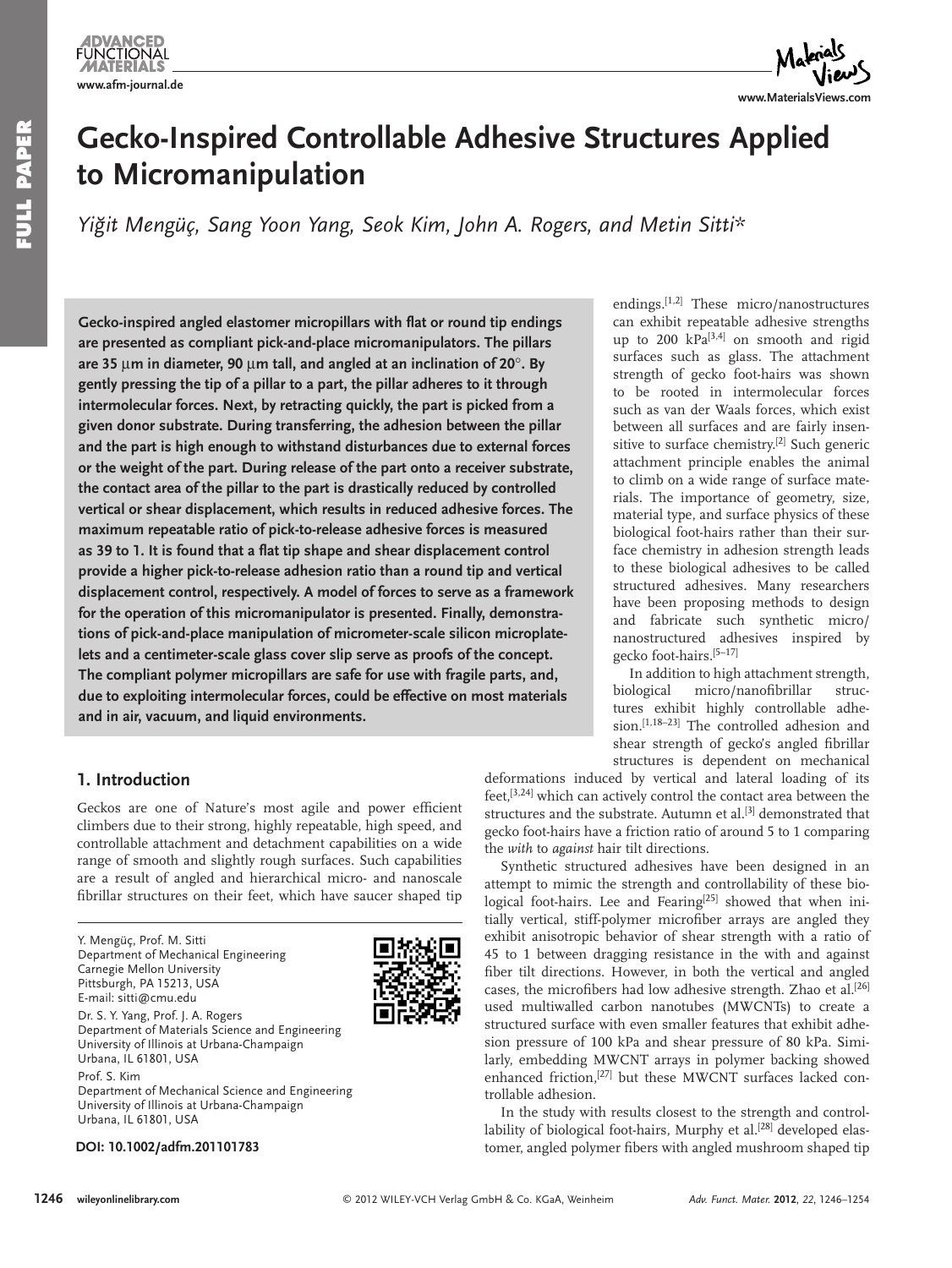**www.afm-journal.de**



**www.MaterialsViews.com**

endings that demonstrated interfacial shear pressures of 100 kPa and adhesion pressure of 50 kPa. These structures exhibited controlled shear and adhesion strength: withto-against shear ratios of around 5 to 1 and adhesion ratios of 35 to 1. Subsequently, surface treatments have been used to enhance adhesion of polymer microfibers in air<sup>[29]</sup> and under water.<sup>[30,31]</sup> In a different approach to adhesion control, thermal control has been used on shape memory polymer fiber arrays.[32]

The aforementioned preload-and shearcontrolled adhesion and friction properties

could be one of the major reasons why biological gecko foothairs can shed dirt particles in dry conditions.<sup>[4,33]</sup> Hansen and Autumn<sup>[4]</sup> demonstrated that dirt microparticles much larger than the fiber tip diameter could be shed from the gecko's foot after it is attached to and detached from a clean glass substrate over many cycles, a process termed contact self-cleaning. Such a property of contact self-cleaning has also been shown in synthetic polymer fiber adhesives by shear loading.<sup>[25]</sup> These studies suggest that micro/nanostructures could also be used for pick-and-place manipulation of micro- or macroscale parts since they enable controlled attachment (pick) and detachment (release). Therefore, microstructured adhesives inspired by these biological structures have recently been used for manipulation at the micro-<sup>[33,34]</sup> and macroscale.<sup>[15,35]</sup>

Kim et al.<sup>[33]</sup> presented elastomer micropyramidal structures as adhesion controlled micromanipulators. These microstructures used vertical compression induced contact area control such that there was a relatively large contact area when sufficiently large compressive loads buckled the microstructures. If pulled away quickly, a planar part was picked up with a high pull-off force because rate-dependent effects enhanced the adhesion strength further.<sup>[36]</sup> After the part was picked, the buckled elastic structures reverted to their original shapes. This shape recovery significantly reduced the contact area, and thus, adhesion, between the pyramid structures and the part and enabled easy part release. The maximum ratio of pick to release adhesive forces was 1000 to 1. However, this manipulator had small holding forces after lifting the part from the donor substrate, which could be a problem for heavy parts or for mechanical disturbances during transfer of the parts. Carlson et al.<sup>[34]</sup> addressed this limitation by removing the micropyramidal structures of the Kim et al. manipulator and used shear displacement control to reduce attachment strength at the cost of a reduced pick to release force ratio. Jeong et al.<sup>[16]</sup> utilized angled nanofibers with high shear strength to transfer a glass panel used for thinfilm transistor liquid crystal displays (TFT-LCD) as a macroscale manipulation demonstration. However, micrometerscale part manipulation was not demonstrated and the nanofiber array required a constant application of shear force for strong adhesion.

In this study, to improve the versatility and simplicity of the elastomer micro/nanostructure based pick-and-place manipulation of macro- and microscale parts, we developed a gecko foothair inspired angled pillar microstructure with flat or round



**Figure 1.** Scanning electron microscopy images taken from an isometric viewpoint of a) the round tip micropillar, b) the flat tip micropillar, and c) side view of the flat tip pillar attached to a silicon platelet part. The micropillars are made of elastomeric polyurethane. The white scale bars represent 50 μm of length.

tip ending shape (**Figure 1**). We present two simple control methods for reducing attachment strength of the pillar during the part release: vertical displacement control and shear displacement control. Picking of the part is accomplished in the same way for both control methods, by vertical compression of the tip to the part to maximize contact area then rapid retraction to maximize adhesion strength. During transfer of the part, the attachment between the pillar and the part is secure enough to withstand sudden impacts and disturbances as well as the weight of the part, issues that could be a limiting factor with the previously demonstrated manipulator from Kim et al.<sup>[33]</sup> During release of the part onto a receiver substrate, the contact area of the pillar to the part is drastically reduced by the deformation of the pillar due to either the vertical or shear displacement control method. As a difference from the nanofiber arrays demonstrated by Jeong et al.,<sup>[16]</sup> the parts can be picked and released in both adhesion and shear modes for the approach presented here. Such compliant micromanipulators are simple and inexpensive to manufacture, easy to integrate into optical microscopy infrastructure, and could operate in air, in vacuum, and under liquid. Finally, such compliant polymer micropillars are safe for use with fragile parts, and, due to exploiting intermolecular forces, are effective on most materials. This micromanipulation system's ease and effectiveness will be a benefit to the assembly and packaging of microelectromechanical systems and optoelectronic and flexible electronic devices.

#### **2. Experimental Section**

#### **2.1. Fabrication**

Previous work has shown the importance of the tip geometry on the adhesion and friction of microfiber adhesives.[8,37–40] To investigate the importance of tip geometry in our proposed micropillars, we used two distinct pillar types that were similar in all geometric and material parameters except for the shape of the tip. The first type has a flat tip, the surface of which is parallel to the plane of the backing layer. The second type's tip is in the shape of a rounded bump of given curvature. The principle of our fabrication methodology is based on optical lithography microstructure fabrication<sup>[41]</sup> followed by a molding based replication.<sup>[5]</sup> Angled elastomer micropillars can be fabricated by replicating positive pillars fabricated by directional reactive ion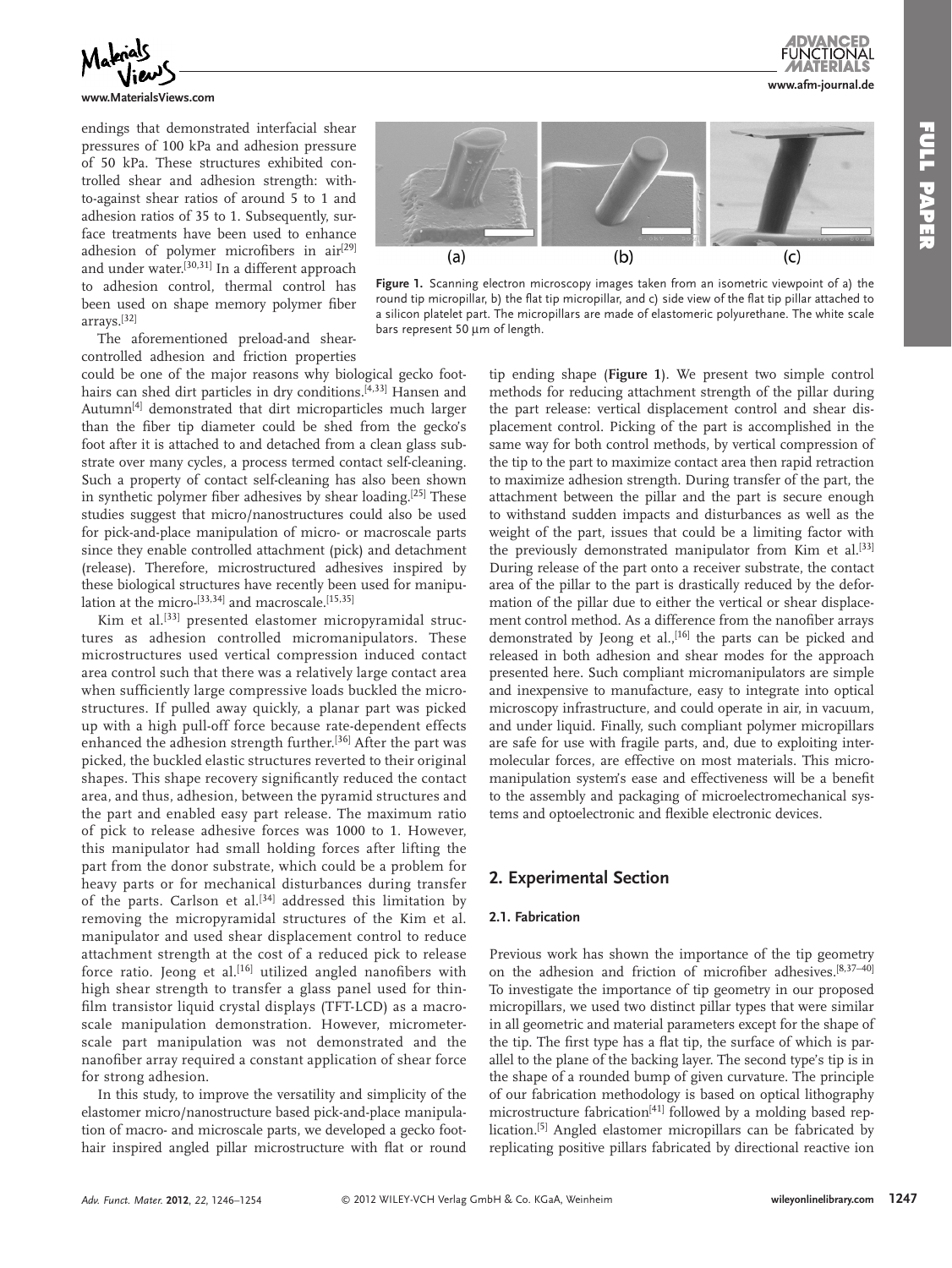

**Figure 2.** Schematic representations of the fabrication process. Starting with an SU-8 negative mold (a), we could cure the liquid polymer directly (b), to produce the positive micropillar array (c), and finally select and isolate a single structure (d). Starting with an array of positive SU-8 micropillars (e), we first cured a negative silicone rubber mold (f), then cast liquid polymer (g), to produce the positive array (h), and then we isolated a single structure (i). Fabricating structures from a negative photoresist mold (a–d) results in angled pillars with flat tip endings (see Figure 1b). Replicating positive photoresist structures (f–j) results in angled pillars with round tips (see Figure 1a).

etching<sup>[16]</sup> or SU-8 lithography.<sup>[15]</sup> The latter method is selected in this study due to its simplicity.

Flat tips were formed from negative SU-8 molds because the polymer tips cure against the atomically smooth silicon wafer (**Figure 2**a). The angled flat tip micropillar fabrication process started with the patterning of an SU-8 mold. A silicon wafer was spin-coated with a 160 nm thick antireflection layer (XHRiC-16, Brewer Science). On top of the antireflection layer, SU-8 negative photoresist (SU-8 50, Microchem) was spincoated and soft-baked into a 90 μm thick layer. To fabricate the angled pattern, the wafer with soft-baked SU-8 was mounted on an angled stage and exposed to ultraviolet (UV) light through a mask, followed by a post-exposure baking and development. The resulting SU-8 mold was a negative pattern, i.e., composed of angled holes (Figure 2a), which were hard baked at 180 °C for 3 min to induce further crosslinking. To facilitate the delamination of polydimethylsiloxane (PDMS) from the SU-8 (Supporting Information, Figure S1b), the mold was exposed to the vapor of tridecafluoro-1,1,2,2-tetrahydrooctyl-1trichlorosilane for 60 min in a dessicator.

Rounded tips are formed from positive SU-8 molds because the tips of the standing SU-8 posts are etched more along the perimeter creating a curving of the top surface (Figure 2f). By tuning the exposure and development times, the curvature can be controlled. The angled round tip micropillar used in this work was fabricated using the SU-8 lithography and molding techniques described in previous works.[15] In a similar approach to the flat tip pillar fabrication, SU-8 photoresist (SU-8 2050, Microchem Corp.) was spun on a fused silica wafer and exposed through a mask by angled UV light (MA-56, Karl Suss). The difference in round-tip fabrication from flat-tip fabrication was in the mold: the round-tip mold is a positive pattern, i.e., composed of angled pillars (Figure 2f). The SU-8 pillars were then molded with a silicone rubber (HS II RTV, Dow Corning), which served as the negative pattern mold for creating arrays of elastomer micropillars (Figure 2h). The curvature of the round tip structure was characterized with interferometric profilometry and the radius of curvature was found to be 380 μm (see Supporting Information, Figure S2).

Photolithography of SU-8 using a UV light source is a relatively accessible and established process, but it is not the only approach to producing angled polymer micro/nanostructures. Jeong et al.<sup>[16]</sup> adapted the process of deep reactive ion etching

(DRIE) to the angled etching of polysilicon. This allows for a higher degree of control and repeatability in the structures' geometry, but requires a less common fabrication technology. Conversely, we addressed the issues of consistency in SU-8 fabrication by identifying and isolating single structures with desired geometries (Supporting Information, Figure S1e–i).

The material used as the final micropillar structures was ST-1087 (BJB Enterprises, Inc.), a polyurethane elastomer with a Young's modulus of 9.8 MPa and a work of adhesion to glass of 32 mJ m<sup>-2</sup>.<sup>[37]</sup> This particular polyurethane was selected for this study for the same reasons it has been used in previous similar studies: because of its high tensile strength and high surface energy while remaining optically transparent.<sup>[8,15,37]</sup> The geometry of the structures was characterized with optical microscopy (TE200 Eclipse, Nikon), interforemetric profilometry (NewViewTM 7300, Zygo), and scanning electron microscopy, (SEM, Hitachi 2460N). All structures were molded onto square glass plates, ≈2 mm on a side, to provide a rigid, transparent backing and to ease manual handling (Figure 2d). The molding process resulted in the plate being covered in several hundred pillars, with a polyurethane backing layer less than 20 μm thick between them and the rigid plate. This thin backing layer is advantageous because it reduces any complicating effects of the soft backing.<sup>[42]</sup>

#### **2.2. Experimental Setup**

In order to characterize the performance of the microstructures, a custom experimental system was employed. This system is based upon automated flat-punch indentation setups previously used in adhesion characterization experiments.[3,25,28,43] Using an inverted optical microscope (TE200 Eclipse, Nikon) as the base for the fixturing as well as the source of visual feedback, a vertical axis of motion and sensing was mounted such that the point of intersection between the pillar micromanipulator and substrate would occur at the focal range of the optics (Supporting Information, Figure S3). The vertical axis motion was provided by a linear motorized stage (MFA-CC, Newport) with submicrometer positional accuracy and a speed range from 1 μm s<sup>-1</sup> to 2500 μm s<sup>-1</sup>. The vertical stage was mounted to a two axis manual linear stage (462 Series, Newport) and a two axis goniometer (GON40-U, Newport) to align the adhesive sample with the optics and the substrate.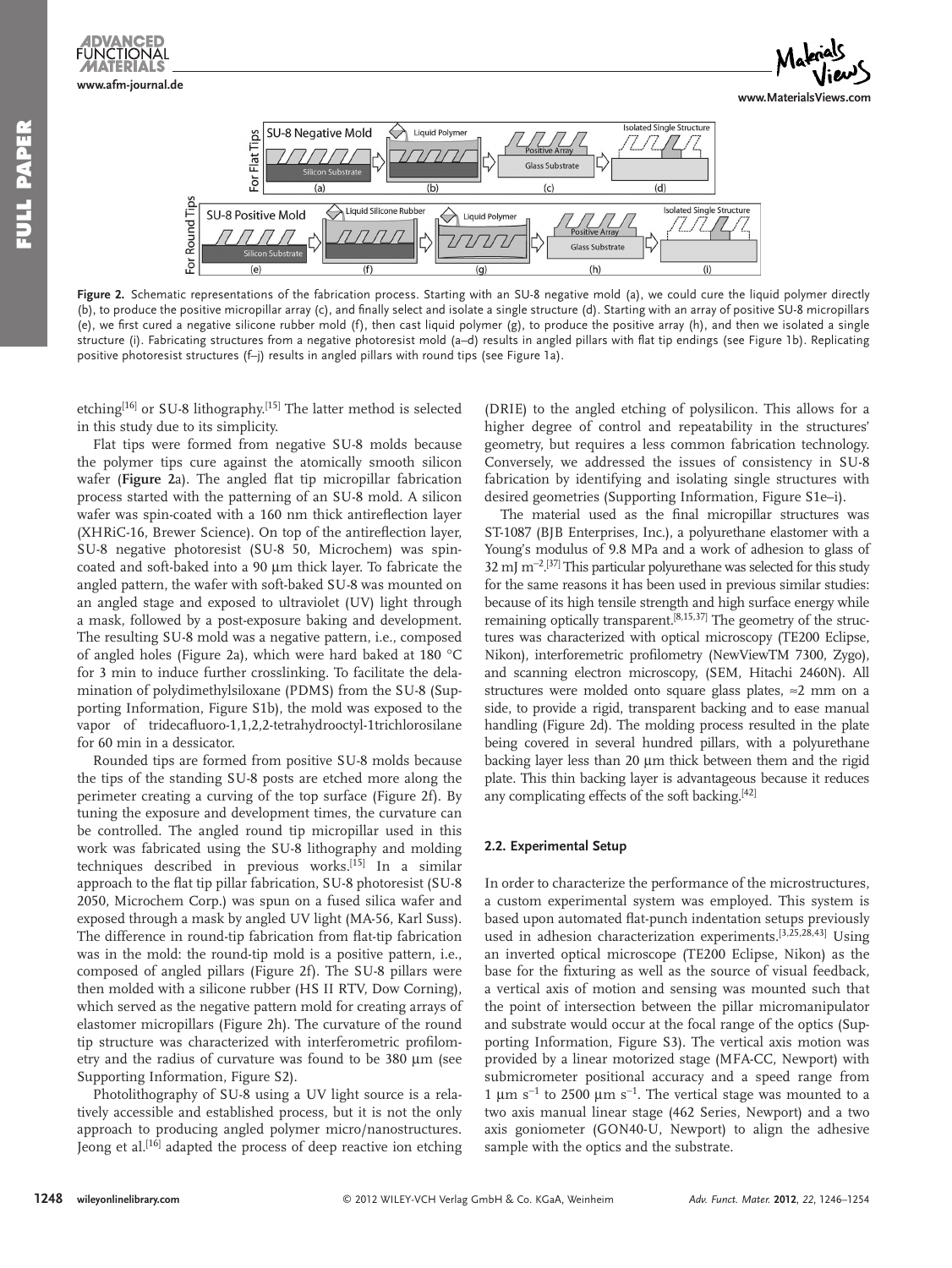

#### **www.MaterialsViews.com**

Sensing was achieved through a highresolution load cell (GSO-10 and GSO-30, Transducer Techniques), which was used with a signal conditioner (TMO-2, Transducer Techniques). The video was captured through a color digital camera (DFW-X710, Sony) connected to a desktop computer (Aspire ASE380-ED500U, Acer) operating Linux (Ubuntu 7.10 Gutsy Gibbon). The force data was captured as an analog voltage signal through a data acquisition board (NI PCI-6259, National Instruments) mounted in the computer, and all motion control was achieved through commands sent from the computer to a motor controller (ESP300, Newport) to which the motorized stage was connected. All data capture and motion control was managed by custom software running on the computer.

The experimental control parameters included the speed of approach of the adhesive sample to the substrate, the initial amount of compressive load applied (preload), the amount of displacement in the compressive direction after preloading, the amount

of displacement in the lateral shear direction after preloading, and finally the pull-off speed. The variable that was measured was the applied normal force on the micropillar during loading and retraction. Visual feedback from the video recording gave qualitative information regarding the mechanics of the structures. Contact area visualization was enhanced by interference patterns in 546 nm wavelength green light.

It is important to note that the control variable in all experiments was displacement, either vertical or shear. Force-based control failed to capture intermediate load states because of the unstable nonlinear response of the pillars under compression.

#### *2.2.1. Vertical Displacement Experiments*

A typical adhesion characterization experiment would have the structural adhesive sample mounted on the vertical axis such that the adhesive was pointing downward towards the substrate mounted to the microscope fixture. After approaching at 1 μm s−<sup>1</sup> (constant for all tests) and achieving a desired preload of 0.05 mN (constant for all tests) the vertical stage would continue to compress the pillar for a prescribed displacement. Once the prescribed compressive displacement was achieved, the vertical linear stage retracted the micropillar at a constant velocity. The maximum tensile force during pull-off was recorded as the adhesive force.

#### *2.2.2. Shear Displacement Experiments*

In the case of applying shear displacement during the part release, the manual linear stage was employed after the compression step was completed, but before retraction. After achieving the prescribed compressive displacement the motorized linear stage paused for 10 seconds to allow the experimenter to displace the pillar laterally through the use of the



**www.afm-journal.de**

**full**

**Figure 3.** Each column shows three corresponding images: (top row) video stills of the flat tip pillar's contact to a smooth, flat glass as seen through an inverted microscope with monochromatic green lighting, where dark areas indicate contact; (middle row) side view video stills of the profile of the flat tip pillar as it is vertically compressed; and (bottom row) side view schematics of the pillar profile during vertical compression and retraction included in order to aid in visualizing the process. The process begins when the tip barely makes contact (a), before fully contacting the surface (b). Additional compression causes peeling due to mechanical instability (c), after which the tip continues to slide along and peel away from the surface (d,e). Upon retracting, the contact patch is seen to be minimized (f). The scale bars for each row are included in column (a) and all represent the same length: the diameter of the flat tip, 35 μm.

manual linear stage. As before, the maximum tensile force was recorded as the adhesive force.

#### *2.2.3. Demonstration of Pick-and-Place Manipulation*

A micromanipulator composed of a single angled pillar was used for all empirical characterization as well as demonstrations of pick-and-place of  $100 \times 100 \times 3 \mu m^3$  silicon platelets. The silicon parts were fabricated according to the technique presented by Kim et al.<sup>[33]</sup> The manipulation of the centimeterscale glass slide was conducted with an array of 100 round tip pillars arranged in a square packed pattern with 120 μm centerto-center distance.

#### **3. Results**

#### **3.1. Effect of Tip Shape**

Two micropillar geometries were investigated, one with a flat tip and one with a rounded tip. The flat tip pillar's contact process is captured in microscopy images and sketches in **Figure 3**, where the contact area microscopy images show that the "toe" (defined as the edge of the tip further away from the base of the pillar) peels up after a critical amount of compressive displacement (Figure 3c). A rounded tip pillar's contact process resembles the flat tip process, except for the lack of a critical peeling event, rather, the tip slides along the surface until the entire pillar is bent over and prone.

The behavior of these contact processes was captured quantitatively in force versus displacement graphs, shown in **Figure 4** and **Figure 5** for round and flat tips, respectively. The graphs show that there is hysteresis in the loading and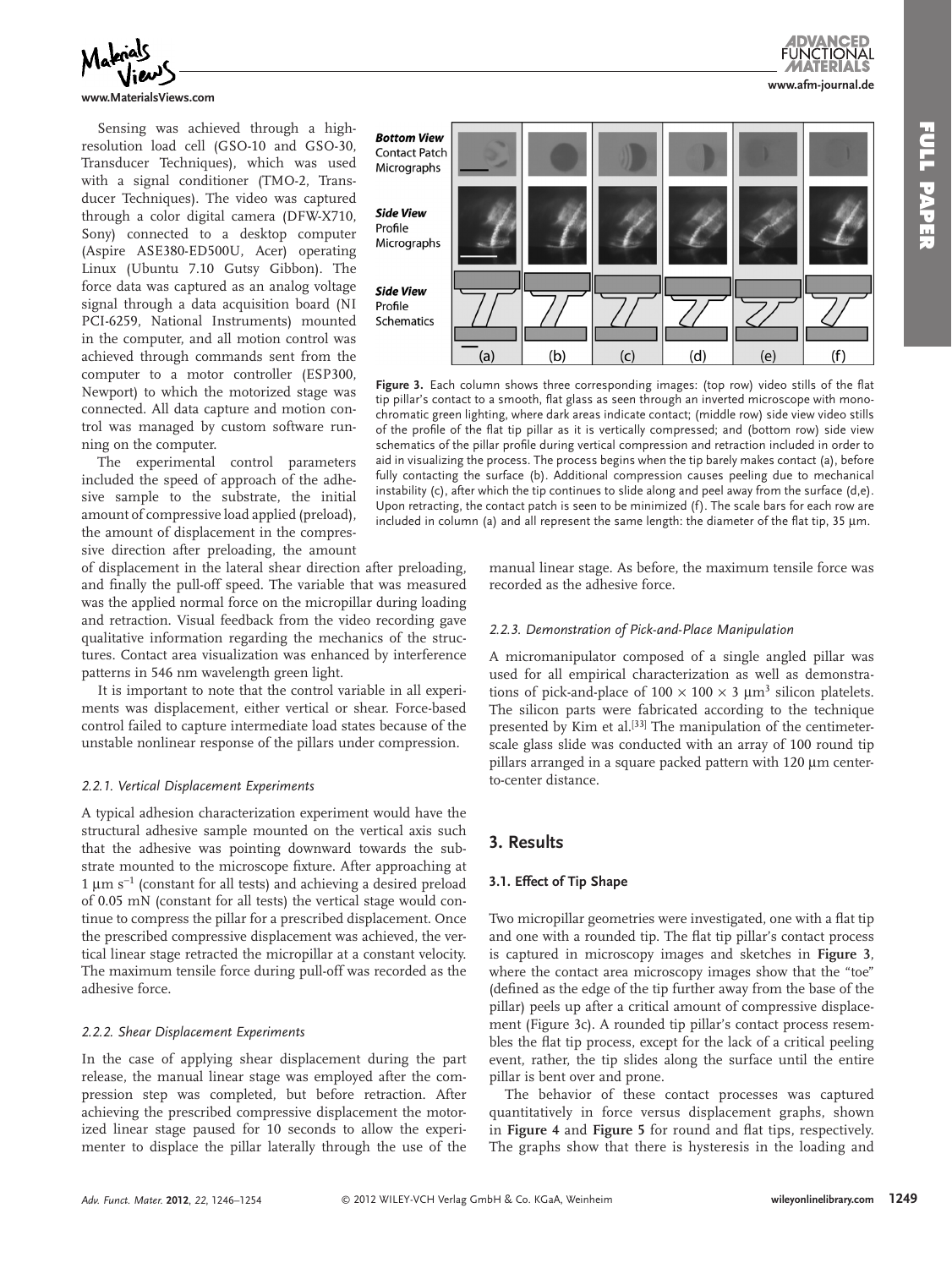



**Figure 4.** Force–distance (FD) curves of the round tip pillar obtained from indenting it onto a glass slide. FD data of the loading, at a constant compression rate of 1  $\mu$ m s<sup>-1</sup>, can be seen as the overlapped lines flowing from left to right. The pillar was retracted at 100  $\rm \mu m~s^{-1}$  after different distances of vertical compression were obtained, which created the separate lines flowing from top right to bottom left at different intervals. The schematics of the side view of the micropillar profile are based on optical microscopy observations captured via video and correlated to the empirical FD data. The schematics show the physical behavior at points of interest along the curve, highlighted by call-out boxes. Following the FD curve from the origin (at the intersection of the dashed lines) to the point of vertical compression at (a) then retracting along the curve shows how to obtain a high adhesive force, i.e., maximum tensile force, at point (e). The adhesive force is significantly reduced if, beginning from the origin again, you compress the pillar until it is prone, as in point (c), before retracting to point (d), where we see that only edge contact is made at the moment of separation.

unloading of the micropillar that influences the pull-off force: by compressively loading the pillar, either rounded tip or flat tip, it first makes good contact resulting in high pulloff forces. Further compression causes the tip surface to peel away in the case of the flat tip, as indicated by the sharp drop in the measured compressive force seen in Figure 5c. The cause for this mechanical instability seems to be related to the nonlinear stress distribution at the tip–substrate contact face (see Supporting Information, Figure S4). In the case of the round tip pillar, the tip slowly slides until the pillar is bent and making contact on its side (Figure 4c). By controlling the vertical or shear displacement, we controlled the contact area of the pillar, and thereby control whether it is in the pick state, defined as when the pillar exerts the maximum pull-off force, or in the release state, defined as when the pull-off force is minimized.

Comparing the behavior of the flat tip pillar and round tip pillar under compression shows that the flat tip has a larger pull-off force and a sharper switch between the "pick" and "release" states, which we define as the states where we exert maximum and minimum pull-off forces, respectively. The round tip has a less sharp distinction between pick and release states, and a lower peak pull-off force. The pick-to-release adhesive force ratio of the flat tip was found to be 35 to 1 and the



**Figure 5.** The flat tip pillar was compressed onto a glass slide at 1 μm s−<sup>1</sup> then retracted at 30 µm s<sup>-1</sup> to create FD curves. Loading is graphed as overlapping lines flowing from left to right, and retracting data is graphed as intermittently spaced lines flowing from the top-right to the bottomleft. The schematics of the micropillar profile are labeled to correspond directly with the information in Figure 3, and the schematics are mapped by call-out boxes to the points along the FD curve where the mircopillar takes the represented shape. Compressing the pillar from the origin (the intersection of dashed lines) to gentle contact at point (a), then to point (b) before retracting to point (b)\* gives a high adhesive force (i.e., max- $\lim_{h \to 0}$  tensile force). Note that the shape of the pillar at (b)\* is visually identical to its shape at (b), but it is in tension, so the \* is used to denote the difference. Compressing the pillar past (b) reveals a mechanical instability from point (c) to point (d) where the tip peels away suddenly, and by compressing even further, only the edge remains in contact at point (e) before retracting to point (f) where the pillar is making minimal contact at the moment of separation.

Vertical Displacement [µm]

Extension  $\leftarrow$   $\rightarrow$  Compression

Force [mN] compression

Force [mN]

Compression

ension

round tip had an pick-to-release adhesive force ratio of 26 to 1 (**Figure 6**).

It should be noted that the peak pull-off force of the flat tip was twice that of the round tip, but the pick-to-release adhesive force ratio of the flat tip was less than twice that of the pick-to-release ratio of the round tip because the release state of the round tip proved to exert a smaller force. It was observed that the release state depended on the roughness produced through fabrication stochasticity along the edge of the tip, and we hypothesize that deterministically adding bumps or other structures along the edge will reduce the release state adhesion and enhance the pick-to-release ratio. We observed that alignment was a factor for improving performance of the flat tip, but could be neglected for the round tip. This difference may lead to a design choice in the future for applications requiring easy or robust alignment. The higher pull-off force and sharper distinction between pick and release states leads us to use the flat tip pillar as the primary manipulator for the remainder of the work.

#### **3.2. Effect of Shear Displacement**

In a previous investigation into flat tipped angled micropillars, Aksak et al.<sup>[15]</sup> proposed an analytical model of the stress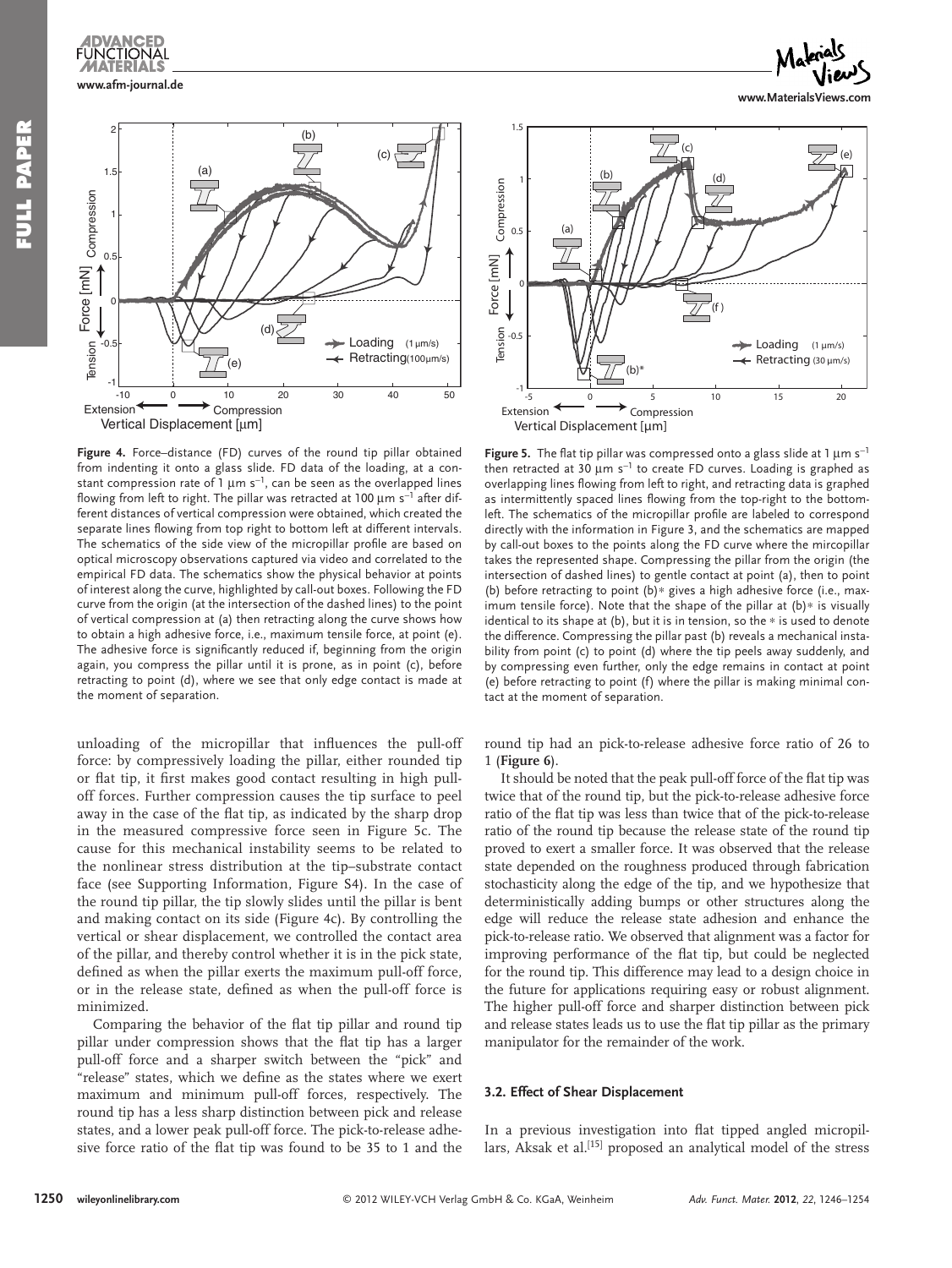

**www.MaterialsViews.com**



**Figure 6.** The adhesive forces of flat and round tip pillars measured during pull-off from a glass substrate, after a given vertical displacement in the compressive direction, are plotted for different retraction speeds. The slowest available retraction speed of our actuator, 1 μm s−<sup>1</sup> , minimized the adhesive forces for both the flat tip pillar (solid lines connecting filled circles) and the round tip pillar (dashed lines connecting open circles). The optimal pull-off speed for the flat tip was 30  $\mu$ m s<sup>-1</sup> (solid lines connecting filled diamonds) and for the round tip the optimal pull-off speed was 100 μm s<sup>-1</sup> (dashed lines connecting open diamonds). Each data point represents the median and the error bars indicate the minimum and maximum force values of three experiments. These results demonstrated how the flat tip pillar has a higher maximum ratio of 35 to 1 and a sharper switch between pick and release states than the round tip pillar with a maximum ratio of 26 to 1 and a smooth switch between states.

on the tip of the pillar. That model suggests that the angle of inclination of the pillar facilitates an uneven stress distribution during loading, causing the pillar to lose tip contact. We have already shown how we can maximize or minimize adhesive forces simply by loading the pillars compressively (Figure 6). However, a similar control strategy can be implemented by the addition of shear displacement. In **Figure 7**, we see that with no shearing and good tip contact, achieved after a 4 μm compression, there is a maximum pull-off force. Any amount of lateral shear displacement reduces the pull-off force until the release state is achieved for shear displacements of ≥8 μm. In this case, the repeatably observed pick-to-release adhesive force ratio of 39 to 1 is comparable to, but greater than, compression-only switching. From micromanipulation trials, we found that using shear displacement control of adhesion to be more repeatable and reliable than compression-only control (see Supporting Information, Video SV1).

#### **3.3. Demonstration of Manipulation**

Using the proposed vertical or shear displacement based contact area control of the micropillars, we could demonstrate pickand-place manipulation of microparts. Such adhesion control can be seen in an assembly task in **Figure 8**, where the indentation of the pillar into the silicon microplatelet is critical for pick-and-place manipulation. With a loading condition of 4 μm of compressive displacement, the flat tip pillar tip made good



**Figure 7.** The adhesive forces of flat tip pillars measured at pull-off for different shear displacements and retraction speeds. Flat tip pillars were first contacted to glass with 4 μm of compression to ensure maximum tip contact, then sheared laterally before being retracted vertically at 1 μm s−<sup>1</sup> (plotted with circles), 10  $\mu$ m s<sup>-1</sup> (squares), or 30  $\mu$ m s<sup>-1</sup> (diamonds). Each data point and error bars represent the median and minimum and maximum force values, respectively, of three tests. The maximum pickto-release adhesive force ratio was found to be 39 to 1.



**Figure 8.** Video snapshots from an inverted microscope show the steps of pick-and-place manipulation of the silicon microplatelets. The micromanipulator approaches the first part (a), contacts it (b), picks it up from the substrate (c), and brings the first part in contact with the second (d). Compressive vertical displacement bends the pillar (e) and when the pillar is slowly retracted it releases the first part on top of the second, completing the microassembly (f).

contact with the part and could lift it off of the glass slide as demonstrated in Figure 8c. After moving to the desired location above the first part, the second part was released by increasing the downward displacement until the flat tip pillar lost tip contact (Figure 8e). When the pillar was retracted after tip contact was lost, the adhesion was low enough to release the second part on top of first (Figure 8f) thus beginning the assembly of a microstructure.

The same principle used to control a single angled micropillar's adhesive state can be applied to arrays of angled micropillars. A  $4 \times 1$  cm<sup>2</sup> glass cover slip was picked up and placed down with a  $10 \times 10$  array of round tip micropillars (see Supporting

**www.afm-journal.de**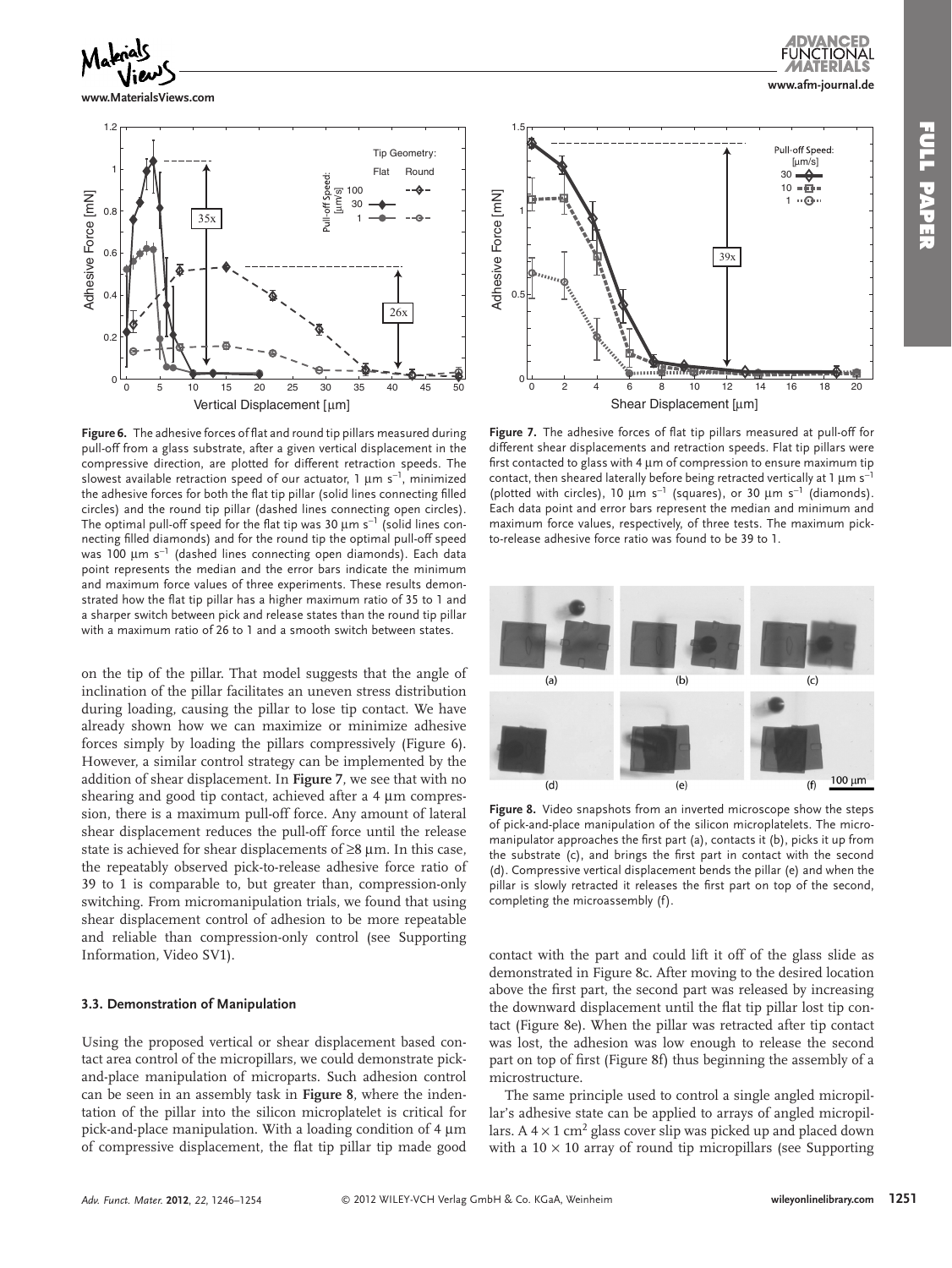# **www.afm-journal.de**



Figure 9. The micromanipulation process flow: a) approaching, b) contacting the part gently, c) picking up the part, d) holding while the part is transferred, e) approaching a new location or substrate, and f) bring the part into contact. To release the part we can utilize vertical displacement control (VDC) or shear displacement control (SDC). For VDC, the process begins with g) compressing until the pillar is bent and the contact area is significantly decreased, then h) retracting, and finally i) releasing the part. Utilizing SDC is identical except for the use of shear displacement (g)\*, instead of additional vertical displacement to peel the tip of the pillar. The three critical cases for manipulation are c) the picking case, d) the holding case, and h) the releasing case. The zoomed in call-outs of these three critical cases depict the forces experienced by the part because of the pillar-to-part and part-to-substrate interactions.

Information, Figure S5) demonstrating the extensibility of this approach to larger length scales and heavier parts.

#### **4. Discussion**

#### **4.1. Picking, Holding, and Releasing Models of Manipulation**

The universal van der Waals forces that act between surfaces are the roots of adhesion of the micropillar to the part and to the substrate, while the pull-off force depends on contact geometry, which we control through vertical or shear displacement. There are three conditions that are of interest to the design and implementation of a gecko-inspired pillar micromanipulator: picking, holding, and releasing conditions. From experimental results, the behavior of the microstructure under loading was observed (Figure 3), which directs us to develop an analytical expression for the critical stages of a pick-and-place manipulation process (**Figure 9**). The geometry and deformation of the pillar in response to different loading conditions controls the contact area between it and a part and consequently its pull-off force.

#### *4.1.1. Picking*

The pillar is able to pick the part up from a substrate as long as the picking force,  $F_{\rm P}$ , is greater than the sum of the part to substrate adhesion,  $F_{S1}$ , and weight of the part,  $F_{W}$ :



**www.MaterialsViews.com**

$$
F_{\rm P} > F_{\rm S1} + F_{\rm W} \tag{1}
$$

For the rounded tip, the pull-off force, *P*sphere, is approximated to occur between a sphere and a plane, [44]

$$
P_{\text{sphere}} = \frac{3}{2}\pi w_{\text{f}} R \tag{2}
$$

where *R* is the radius of curvature of the tip and  $w_f$  is the work of adhesion of the interface. For the flat tip, the pull-off force,  $P_{\text{flat}}$  is approximated as a flat punch, [45]

$$
P_{\text{flat}} = \sqrt{6\pi a^3 K w_{\text{f}}}
$$
 (3)

where *a* is the radius of the flat tip, the work of adhesion of the interface is  $w_f$  and the effective Young's modulus, *K*, of the system is

$$
K = \frac{4}{3} \left( \frac{1 - v_1^2}{E_1} + \frac{1 - v_2^2}{E_2} \right)^{-1}
$$
 (4)

where  $v_1$  and  $v_2$  are the Poisson's ratios of the interface materials and  $E_1$  and  $E_2$  are the Young's moduli of the interface materials.

The picking condition also depends on viscoelastic effects, which could increase the pull-off force exerted by the pillar when retracted from a surface with a high speed (i.e., high strain rate). Viscoelastic effects can be considered to be composed of macroscale, internal, material effects, called bulk viscoe-

lasticity, and microscale, interfacial, chemical-bond effects, called surface viscoelasticity. Bulk viscoelasticity acts to effectively stiffen the structure under rapid loading or unloading. Surface viscoelasticity modulates the effective work of adhesion. Both bulk and surface viscoelasticity can contribute to increased pull-off forces in our experimental conditions. However, due to the micrometer scale deformations of our pillar, we can ignore bulk viscoelastic effects in approximating a model of the picking condition as suggested by theory<sup>[46]</sup> and as implemented empirically in previous work.<sup>[15]</sup>

The surface viscoelasticity has been empirically shown to be related to the thermodynamic work of adhesion by a scaling factor,  $w^{\text{visco}}_{\text{f}}(\nu) = \kappa(\nu) w_{\text{f}}^{[47]}$  The scaling factor,  $\kappa$ , represents the relative importance between the glassy behavior of a viscoelastic material when rate of loading approaches infinity and the rubber-like behavior when rate approaches zero. Empirical evidence points to a power-law dependence by the scaling factor,  $\kappa$ , on retraction velocities,<sup>[48]</sup> which suggests that the scaling factor can be rewritten as  $\kappa(\nu) = a\nu^{b} + c$ , where *a*, *b*, and *c* are empirically determined constants and *v* is the rate of loading. The effect of pull-off speed on pull-off force was observed to be positive for picking (Supporting Information, Figure S6), which agrees with theory.[47]

#### *4.1.2. Holding*

The holding condition can be considered to be effectively static where its governing equation is of the maximum adhesive force between a purely elastic sphere and an atomically smooth rigid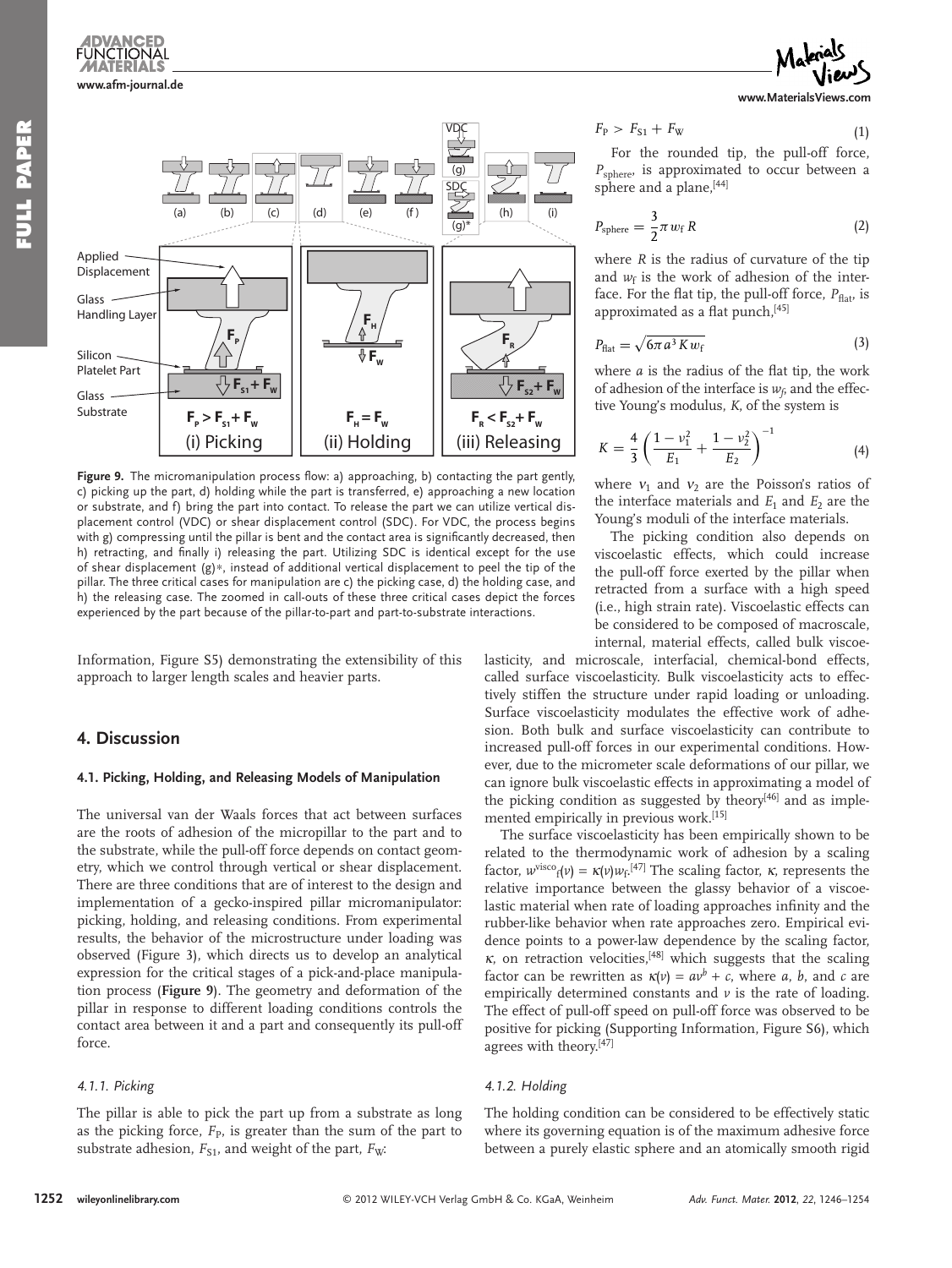

**www.MaterialsViews.com**

plane for the case of the rounded tip and a purely elastic cylindrical punch contacting a rigid plane for the case of the flat tip. Assuming there are no external disturbance forces, the limiting case for the holding condition is when the weight of the part,  $F_{W}$ , is greater than the adhesive force,  $F_{H}$ , and so holding is feasible only when the following inequality of forces is satisfied:

$$
F_{\rm H} \geq F_{\rm W} \tag{5}
$$

In the holding condition, we can use the non-viscoelasticity modified equations for sphere contact, Equation (2), and flat punch contact, Equation (3). High instantaneous forces allow the pillar manipulator to pick up a heavy part, but the part may fall while being transferred; so, lower pull-off speeds are a better empirical estimate of the actual holding force of the manipulator.

#### *4.1.3. Releasing*

The releasing condition resembles the picking condition in that the attraction of the part to the substrate plays a role as well as the rate at which the pillar is pulled away from the part. The objective of the releasing condition is to minimize the adhesive force between the pillar and the part,  $F_R$ , for a given combination of substrate to part adhesion,  $F_{S2}$ , and part weight  $F_{W}$ :

$$
F_{\rm R} < F_{\rm S2} + F_{\rm W} \tag{6}
$$

The releasing condition for both flat tip and round tip pillars is characterized by contact along the edge, which is smaller than the picking or holding conditions. The edge contact is achieved either by vertical or shear displacement control of the pillar to induce deformation at the tip. Additionally, the pulloff speed during releasing is kept as low as possible to minimize any viscoelastic contributions to the adhesive force (see Supporting Information, Figure S3). The silicon microplatelet has a weight,  $F_{\text{W}}$ , that is four orders of magnitude less than the smallest measured release-state adhesive force,  $F_R$ , so the part must have an attractive force,  $F_{S2}$ , to the substrate it is being released to in order for the release to be successful.

In addition to the force inequalities, another consideration in characterizing the performance of the micromanipulator is the displacement of released parts in the direction of the pillar tilt. As the pillar with attached object is compressed into the substrate it slides and bends, which laterally displaces the part that it is carrying. An analysis of this lateral displacement showed that it was an order of tens of micrometers when the part was being released on top of a second part (Figure 8e) but on the order of micrometers or less when deposited on to a clean glass slide. The lateral displacement must be taken into account when conducting micromanipulation and assembly tasks precisely.

#### **5. Conclusions**

In this paper, we have presented an application of synthetic gecko-inspired angled elastomer micropillars to the task of manipulating and assembling parts ranging in size from micrometer to centimeter scale. These manipulators can work with only one degree of freedom actuation for part pick-andplace due to the pillar mechanical instability during vertical **www.afm-journal.de**

compression, but two degrees of freedom motion control has also been demonstrated and improves the pick-and-place performance. In addition to manipulating various parts and structures of different sizes, the manipulators can be used to assemble silicon microplatelets of planar geometry in a 2.5D assembly scheme.

Future work will seek to improve the consistency, repeatability, and fine control of the manipulation scheme. Specifically, we intend to utilize rotational stages to help orient parts and visual tracking to automate the pick and place process. Fabricating smaller pillars has been a challenge in the community, but doing so would allow for the manipulation of even smaller parts, or large parts with greater control. We anticipate that all these improvements will not only expand our ability to safely manipulate fragile microparts, but also will lend insight into the critical contact self-cleaning ability of geckos' micro/nanohair covered feet.

## **Supporting Information**

Supporting Information is available from the Wiley Online Library or from the author.

## **Acknowledgements**

This study was supported by the NSF CMMI-1130520 grant (M.S. and Y.M.). Y.M. also received funding from the Claire and John Bertucci Fellowship. The authors thank Prof. B. Aksak, Dr. P. Glass, and Dr. M. P. Murphy for thoughtful discussions and J. Suhan for taking the SEM images.

> Received: August 1, 2011 Revised: November 16, 2011 Published online: January 19, 2012

- [1] K. Autumn, Y. A. Liang, S. T. Hsieh, W. Zesch, W. P. Chan, T. W. Kenny, R. Fearing, R. J. Full, *Nature* **2000**, *405*, 681.
- [2] K. Autumn, A. M. Peattie, *Integr. Comp. Biol.* **2002**, *42*, 1081.
- [3] K. Autumn, A. Dittmore, D. Santos, M. Spenko, M. Cutkosky, *J. Exp. Biol.* **2006**, *209*, 3569.
- [4] W. R. Hansen, K. Autumn, *Proc. Natl. Acad. Sci. USA* **2005**, *102*, 385.
- [5] M. Sitti, R. Fearing, *J. Adhes. Sci. Technol.* **2003**, *17*, 1055.
- [6] A. K. Geim, S. V. Dubonos, I. V. Grigorieva, K. S. Novoselov, A. A. Zhukov, S. Y. Shapoval, *Nat. Mater.* **2003**, *2*, 461.
- [7] N. J. Glassmaker, A. Jagota, C.-Y. Hui, *Acta Biomater.* **2005**, *1*, 367.
- [8] S. Kim, M. Sitti, *Appl. Phys. Lett.* **2006**, *89*, 261911.
- [9] S. Kim, B. Aksak, M. Sitti, *Appl. Phys. Lett.* **2007**, *91*, 221913.
- [10] C. Majidi, R. Groff, Y. Maeno, B. Schubert, S. Baek, B. Bush, R. Maboudian, N. Gravish, M. Wilkinson, K. Autumn, R. Fearing, *Phys. Rev. Lett.* **2006**, *97*, 18.
- [11] H. E. Jeong, S. H. Lee, P. Kim, K. Y. Suh, *Nano Lett.* **2006**, *6*, 1508.
- [12] L. Ge, S. Sethi, L. Ci, P. M. Ajayan, A. Dhinojwala, *Proc. Natl. Acad. Sci. USA* **2007**, *104*, 10792.
- [13] S. Gorb, M. Varenberg, A. Peressadko, J. Tuma, *J. R. Soc. Interface* **2007**, *4*, 271.
- [14] C. Greiner, A. del Campo, E. Arzt, *Langmuir* **2007**, *23*, 3495.
- [15] B. Aksak, M. P. Murphy, M. Sitti, *Langmuir* **2007**, *23*, 3322.
- [16] H. E. Jeong, J.-K. Lee, H. N. Kim, S. H. Moon, K. Y. Suh, *Proc. Natl. Acad. Sci. USA* **2009**, *106*, 5639.